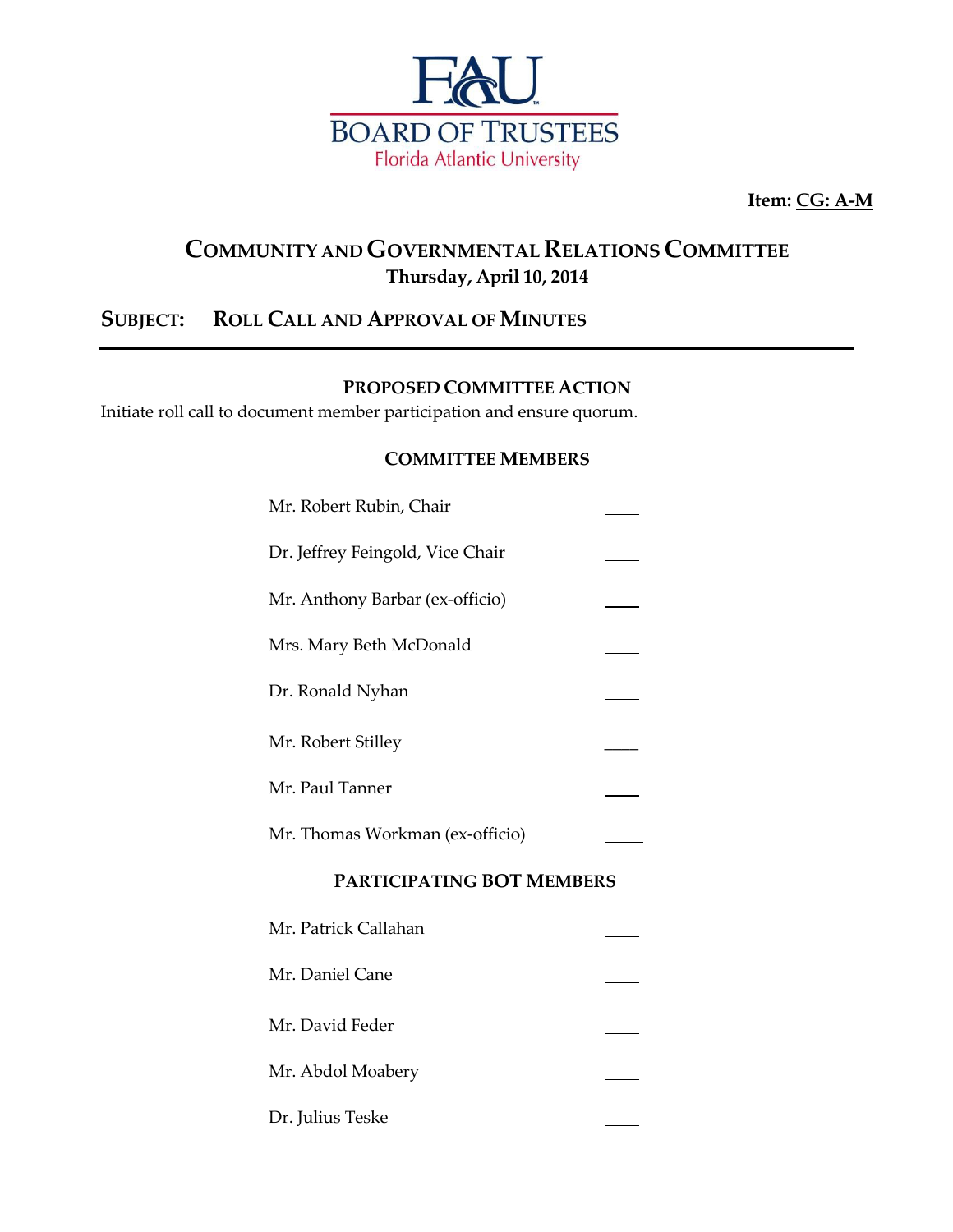

# **COMMUNITY AND GOVERNMENTAL RELATIONS COMMITTEE**

## **Meeting Minutes of February 18, 2014**

### **CG: A-M Roll Call and Approval of Minutes for the October 15, 2013 BOT Community and Governmental Relations Committee meeting:**

Trustee Anthony Barbar, (ex-officio), called the meeting to order and initiated the roll call. In addition to Trustee Barbar, the following committee members were present: Trustee Mary Beth McDonald; Trustee Ronald Nyhan; Trustee Paul Tanner and Trustee Thomas Workman (exofficio).

Other Trustees attending the meeting included: Trustee Daniel Cane; Trustee Julius Teske; Trustee Abdol Moabery and Trustee Patrick Callahan.

A quorum was present and the committee was called to order.

The following university officials participated: Mr. Dennis Crudele, Sr. VP for Institutional Initiatives and Major Projects; Mrs. Joanne Davis, Interim Vice President of Community Engagement & Executive Director, FAU Foundation, Inc.; and Mr. David Kian, Senior Vice President and General Counsel.

Trustee Barbar called for approval of the October 15, 2013 meeting minutes. A motion was made and seconded to approve meeting minutes without change or correction. No discussion or commentary followed. The motion passed unanimously.

Trustee Barbar invited VP Davis to approach the podium for her presentation.

CG: I-1 Update on Community Engagement: VP Davis thanked The Board for their time.

### **1.** Development

The CED goal this year is \$20 million and we have raised \$9 million to date. Year to date we have raised nearly as much cash as we did for the 12 months last year. Last year, two \$3 million bequests were received but not realized. They are future gifts that are years or decades away from being realized, however we have continued our efforts with the bequests. From a fundraising standout we are in the best place we've been in a long time. The tribute paid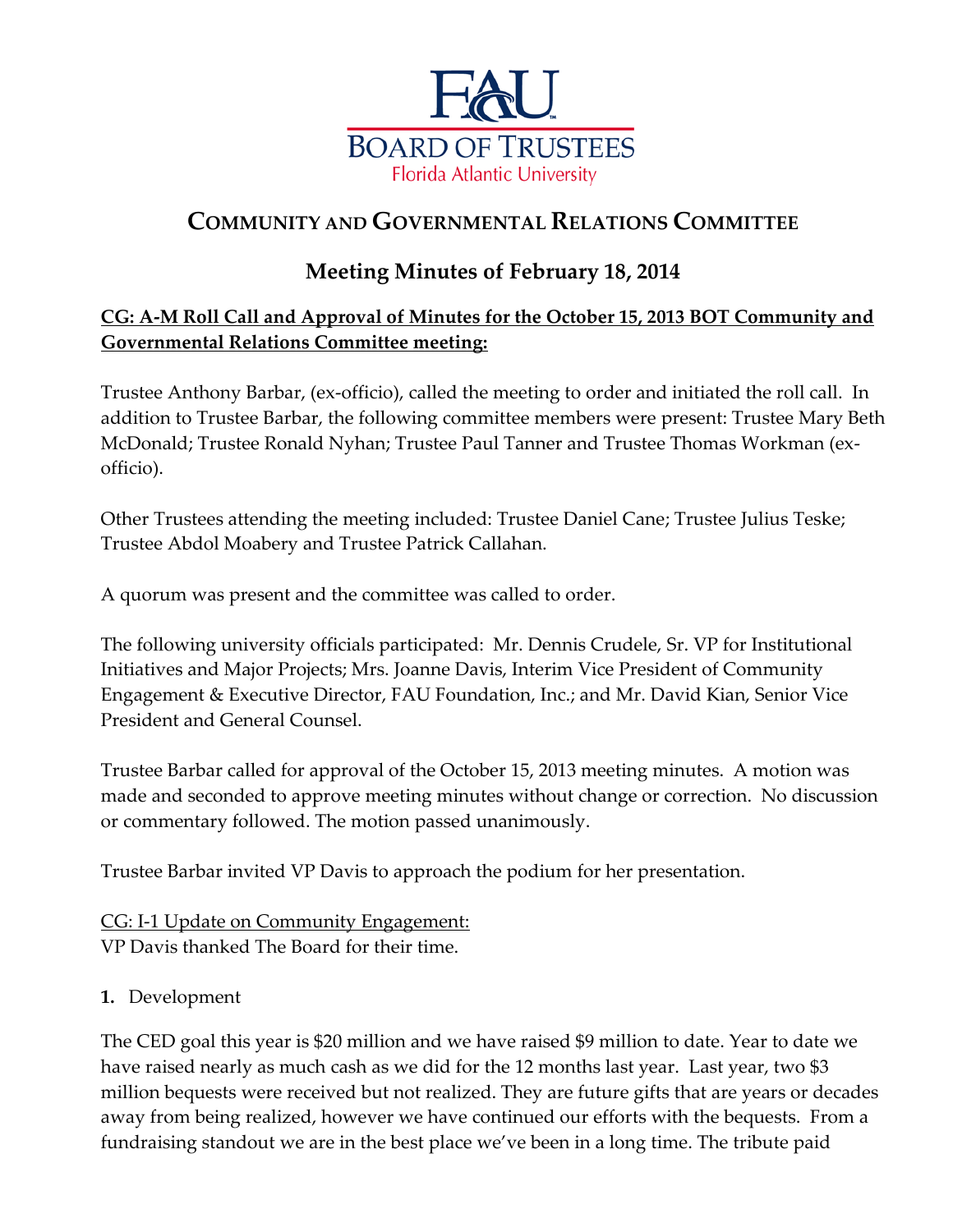earlier today to President Crudele was so accurate and his leadership has truly helped CED in the communication with our donors and community. Now, when we meet with donors and prospects, we can talk about our future instead of our issues. We're hearing a lot of excitement from our donors and friends as well as a lot of excitement about President Kelly coming on board.

We have approximately \$100 million in proposals outstanding and we're feeling optimistic but I know that June  $30<sup>th</sup>$  is when we prove ourselves.

### **2.** Events

Two important events coming up: The Card Center's Wings of Hope Gala on February 27<sup>th</sup> and The Making Waves Gala on March 29<sup>th</sup>. The Gala is coming along very well. Special acknowledgement to our Chairs Marilyn and Jay Weinberg. We're close to \$600,000 raised to date and counting.

### **3.** Alumni Relations

This current slide (7) shows where our Alumni's live and the majority slightly ahead is Broward County. We have taken on initiatives with Broward with special thanks to Associate Provost Anthony Abbate for all his hard work. We're working hard to invest in as much resources as we can in Broward County by establishing the Broward chapter and other initiatives. Recently we've chartered the Tampa Chapter of the FAU Alumni Association and thanks to Trustee McDonald we are working on a Vero Beach Chapter. Also working on Washington DC area Chapter. These are volunteer based/volunteer driven groups and will be essential as we look to grow our Alumni participation.

The FAU Alumni Association Board has started a Corporate Membership Program and currently there are six members each paying \$5000 to join. We have a new initiative through The Student Alumni Association and Student Philanthropy Council to increase student giving. Studies show student giving is a strong indicator for future alumni giving. A red and blue cord for Student Philanthropist to wear at graduation has been created and they will wear at the May commencement.

On April 29th The Alumni Association will honor Trustee Tom Workman with the 2014 Hall of Fame Distinguished Alumni Award. His extensive support and record here at FAU was a resounding vote by the Alumni Board.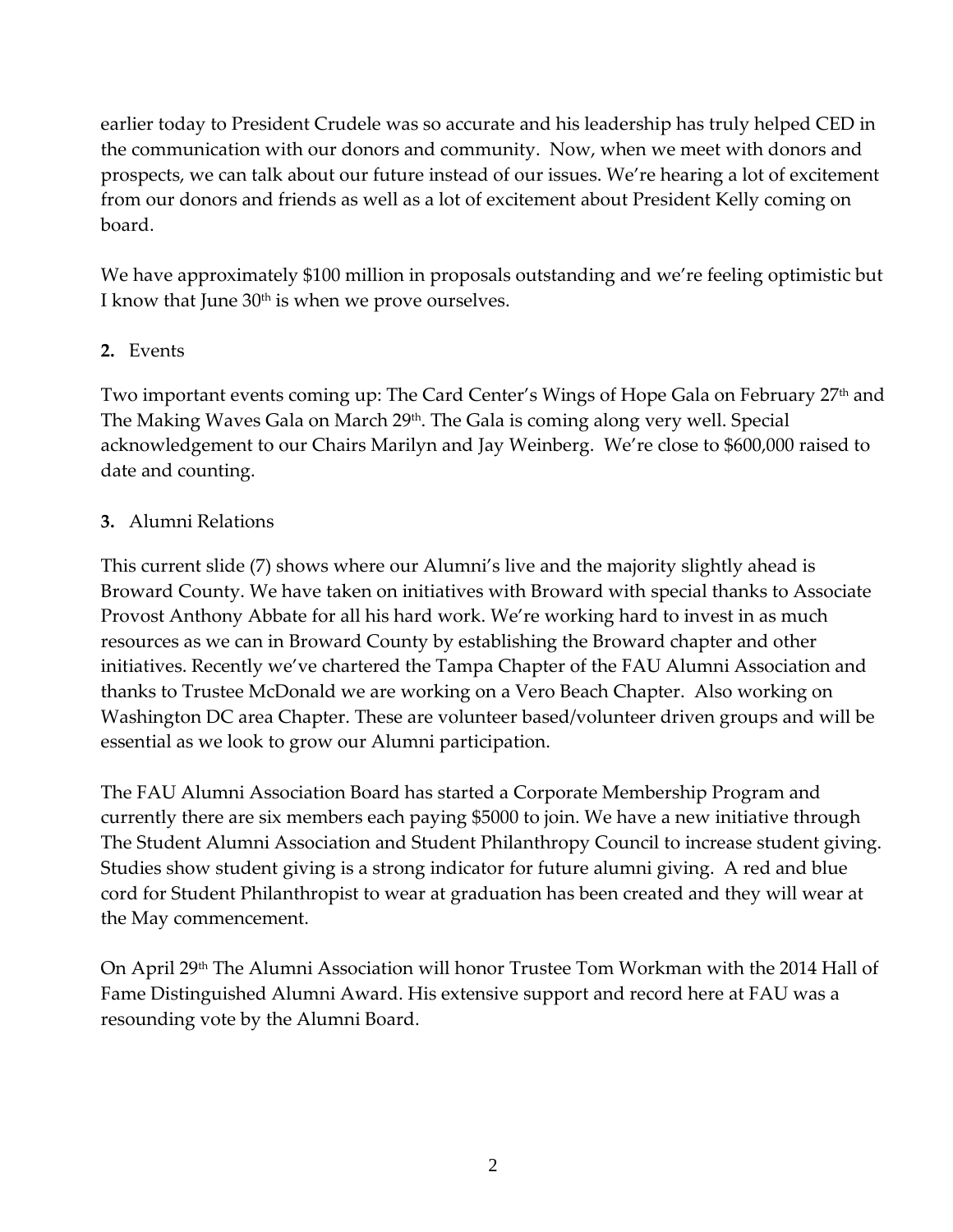#### **4.** Foundation

We surpassed our \$200M Endowment mark which makes us the fourth largest in that category within the State University System. As our endowment has grown we've recognized how important it is to have an investment committee that supports and advise us so we've done two critical changes to the Foundation Board:

The Foundation Board created a new type of board member this year called the Limited Purpose Board Member; they are not full board members but they are a full voting member of a key committee. Our first focus has been on our investment committee. We brought in three highly skilled and knowledgeable professionals in the field so that they can bring to us the experience needed as we try to manage our \$2M plus endowments. The second critical change made is the addition of a new Financial Advisor. After ten years with Mercer Investment, the Foundation issued an invitation to negotiate. That invitation resulted in contracts with two advisors; Fund Evaluation Group and Dahab Associates, Inc. The Foundation Investment Committee is looking forward to working with both firms and is hopeful that having two advisors will expand choice investments.

#### **5.** University Relations

VP Davis asked AVP Pamela Landi to come up and give an update.

We are entering the last committee week before the Legislative Session starts in Tallahassee. We've been very involved in the process up there and we've continued our efforts to educate the forty members of the delegation that represent FAU in Tallahassee. We had a Legislative Aide's Appreciation Luncheon at the Jupiter campus January 28<sup>th</sup>. Incorporating the aides into the investment in the University is an important goal and we've made progress with that. We have about a dozen aides in Tallahassee that are FAU Alumni so we try to maximize our relationships with them by making sure they have the tools needed to be advocates for us as we move through the session.

We were fortunate to have Interim President Crudele in Tallahassee a couple weeks ago. During his time there he had some very productive meetings with our Delegation Members as well as leadership meetings with the other presidents. For the first time in a long while we are in the mix in Tallahassee and that makes me proud to be part of the University. This past week we had Provost Perry with us in Tallahassee during committee week and he met and discussed policy issues with most of the key policy staff.

As we begin the Legislative Session we will continue to educate our members on FAU's Legislative Priorities. We solicit your involvement as you are interested and find yourself in Tallahassee. We can always use an extra hand as we're making visits to key members.